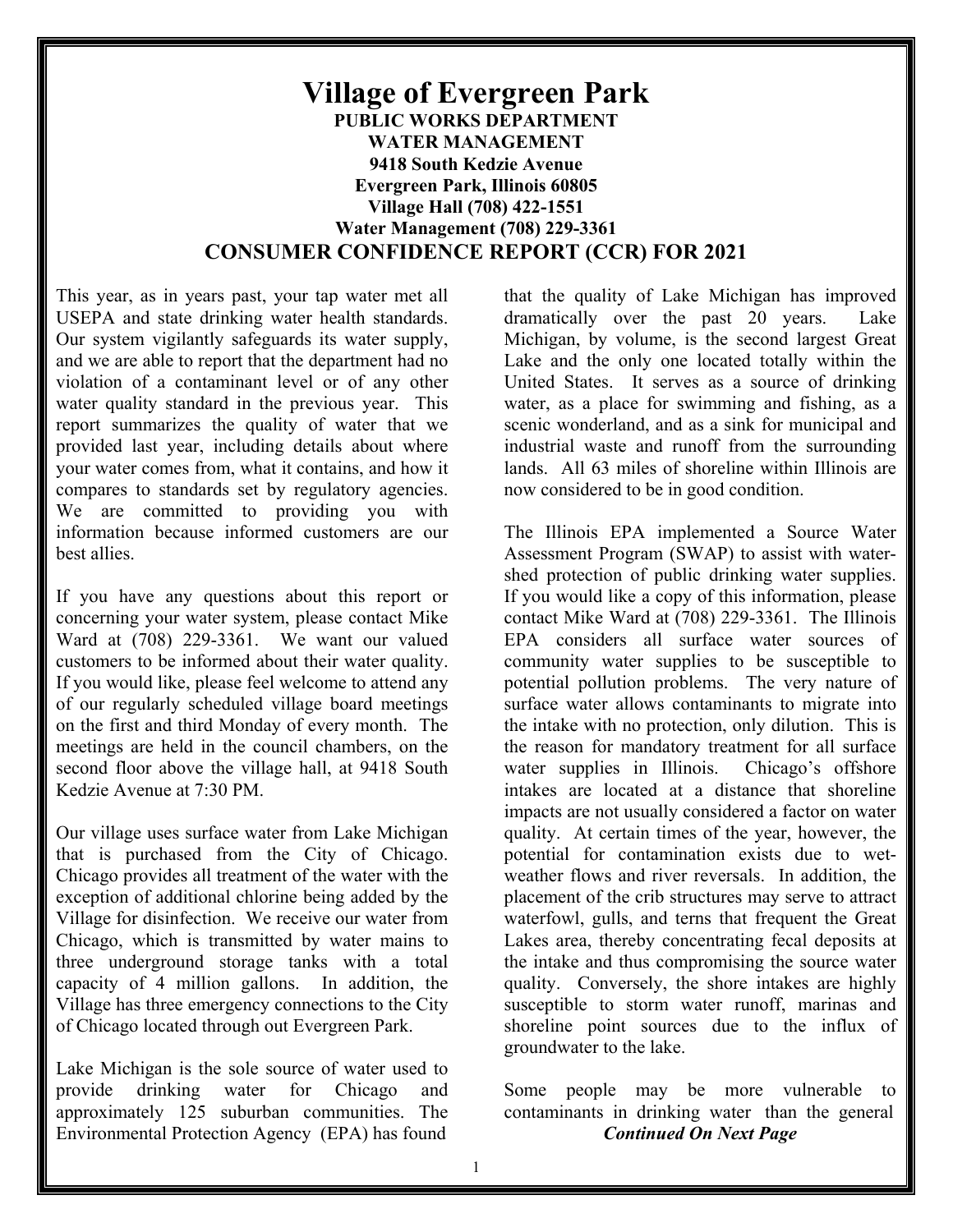population. Immuno-compromised persons such as persons with cancer undergoing chemotherapy, persons who have undergone organ transplants, people with HIV/AIDS or other immune system disorders, some elderly, and infants can be particularly at risk from infections. These people should seek advice about drinking water from their health care providers. USEPA/CDC guidelines on appropriate means to lessen the risk of infection by Cryptosporidium and other microbial contaminants are available from the USEPA's Safe Drinking Water Hotline **(1-800-426-4791)**.

If present, elevated levels of lead can cause serious health problems, especially for pregnant women and young children. Lead in drinking water is primarily from materials and components associated with service lines and home plumbing. We cannot control the variety of materials used in plumbing components. When your water has been sitting for several hours, you can minimize the potential for lead exposure by flushing your tap for 30 seconds to 2 minutes before using water for drinking or cooking. If you are concerned about lead in your water, you may wish to have your water tested. Information on lead in drinking water, testing methods, and steps you can take to minimize exposure is available from the Safe Drinking Water Hotline or at http://www.epa.gov/safewater/lead.

Drinking water, including bottled water, may reasonably be expected to contain at least small amounts of some contaminants. The presence of contaminants does not necessarily indicate that water poses a health risk. More information about contaminants and potential health effects can be obtained by calling the USEPA's Safe Drinking Water Hotline **(1-800-426-4791)**.

The Chicago Department of Water Management has continued monitoring for Cryptosporidium, Giardia and E. coli in its source water as part of its water quality program. To date, Cryptosporidium has not been detected in these samples, but Giardia was detected in 2010 in one raw lake water sample collected in September 2010. Treatment processes have been optimized to provide effective barriers for removal of Cryptosporidium oocysts and Giardia cysts in the source water, effectively removing these organisms in the treatment process.

By maintaining low turbidity through the removal of particles from the water, the possibility of Cryptosporidium and Giardia organisms getting into the drinking water system is greatly reduced.

The sources of drinking water (both tap water and bottled water) include rivers, lakes, streams, ponds, reservoirs, springs and wells. As water travels over the surface of the land or through the ground, it can dissolve naturally occurring minerals and radioactive materials, and can pick up substances resulting from the presence of animals or from human activity. Possible contaminants consist of:

- Microbial contaminants, such as viruses and bacteria, which may come from sewage treatment plants, septic systems, agricultural livestock operations and wildlife;
- Inorganic contaminants, such as salts and metals, which may be naturally occurring or result from urban storm water runoff, industrial, or domestic wastewater discharges, oil and gas production, mining or farming;
- Pesticides and herbicides, which may come from a variety of sources such as agriculture, urban storm water runoff and residential uses;
- Organic chemical contaminants, including synthetic and volatile organic chemicals, which are by-products of industrial processes and petroleum production, and may also come from gas stations, urban storm water runoff and septic systems;
- Radioactive contaminants, which may be naturally occurring or be the result of oil and gas production and mining activities.

In order to ensure that tap water is safe to drink, USEPA prescribes regulations that limit the amount of certain contaminants in water provided by public water systems. FDA regulations establish limits for contaminants in bottled water, which must provide the same protection for public health.

In addition to the informational section of the Consumer Confidence Report, we have included for your review several tables for the Village of Evergreen Park and the City of Chicago. The tables will give you a better picture of the contaminants that were detected in your water and the contaminants that were tested for but not detected.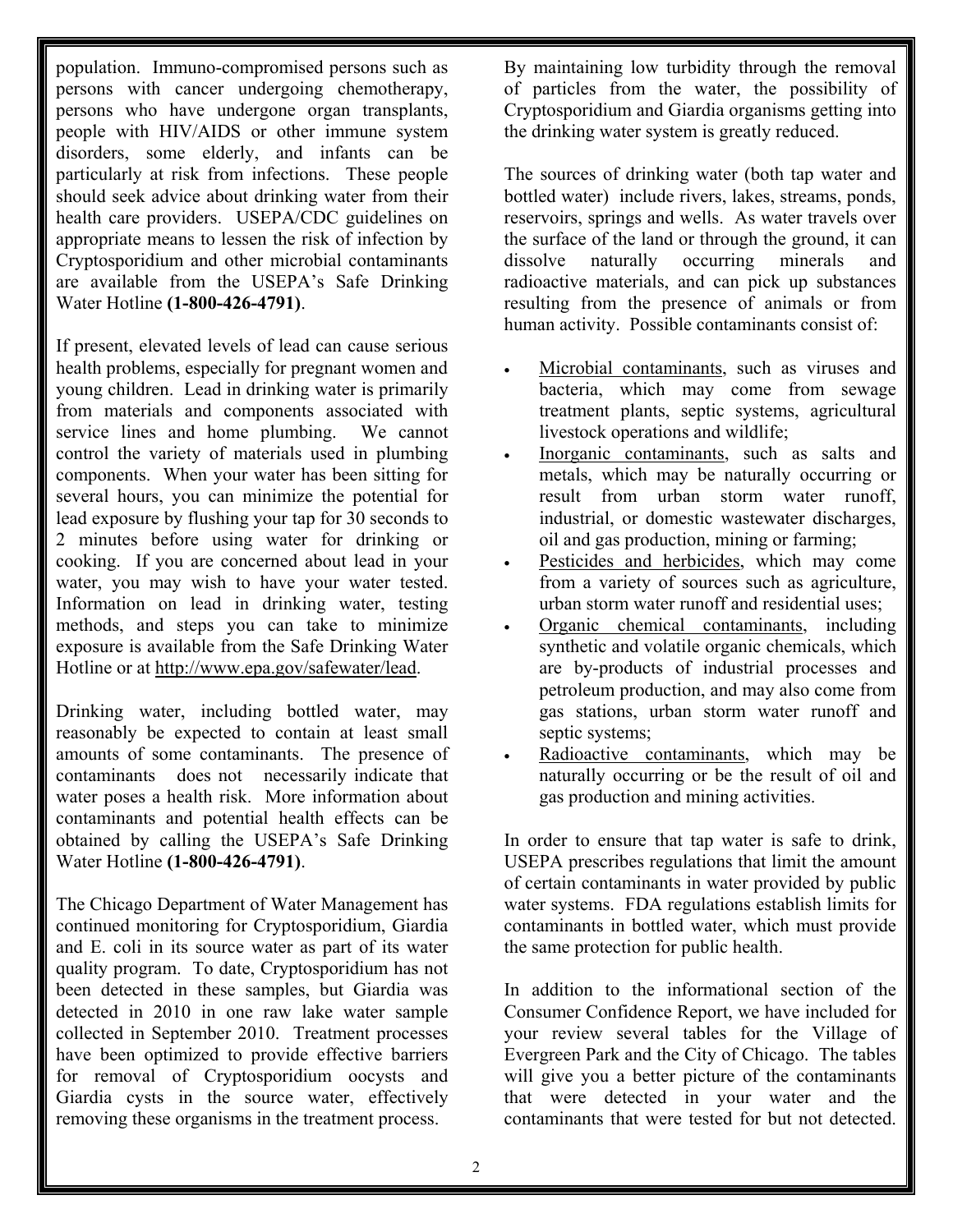# *Village of Evergreen Park 2021 Water Quality Data*

## *-Definition of Terms-*

*Maximum Contaminant Level Goal (MCLG): The level of a contaminant in drinking water below which there is no known or expected risk to health. MCLGs allow for a margin of safety.*

*Maximum Contaminant Level (MCL): The highest level of a contaminant that is allowed in drinking water. MCLs are set as close to the MCLGs as feasible using the best available treatment technology.*

*Highest Level Detected: This column represents the highest single sample reading of a contaminant of all the samples collected.* 

*Range of Detections: This column represents a range of individual sample results; from lowest to highest that were collected during the CCR calendar year.*

*Date of Sample: If a date appears in this column, the Illinois EPA requires monitoring for this contaminant less than once per year because the concentrations do not frequently change. If no date appears in the column, monitoring for this contaminant was conducted during the Consumer Confidence Report calendar year.*

*Action Level (AL): The concentration of a contaminant which, if exceeded, triggers treatment or other requirements which a water system must follow.* 

*Treatment Technique (TT): A required process intended to reduce the level of a contaminant in drinking water.*

*nd: Not detectable at testing limits.*

*n/a: Not applicable.*

## *Detected Contaminants*

| Contaminant (unit of measurement)<br><b>Typical Source of Contaminant</b>                                                      | MCLG     | <b>MCL</b> | <b>Highest Level</b><br><b>Detected</b> | Range of<br><b>Detections</b> | <b>Violation</b> | Date of<br><b>Sample</b> |
|--------------------------------------------------------------------------------------------------------------------------------|----------|------------|-----------------------------------------|-------------------------------|------------------|--------------------------|
| <i><b>Inorganic Contaminants</b></i><br>LEAD (ppb)<br>Corrosion of household plumbing systems; Erosion of natural<br>deposits. | $\Omega$ | $AL=15$    | 4.61<br>(90th)<br>Percentile)           | $nd - 7.78$                   |                  | <b>July 2020</b>         |
| Disinfectants\Disinfection By-Products<br>TTHMs [TOTAL TRIHALOMETHANES] (ppb)<br>By-product of drinking water chlorination.    | n/a      | 80         | 30.00                                   | $15.27 - 42.10$               |                  |                          |
| HAA5 [HALOACETIC ACIDS] (ppb)<br>By-product of drinking water chlorination                                                     | n/a      | 60         | 17.00                                   | $9.34 - 24.10$                |                  |                          |
| CHLORINE (as Cl2) (ppm)<br>Water additive used to control microbes.                                                            | 4.0      | 4.0        | 1.00                                    | $0.90 - 1.00$                 |                  |                          |

*Unit of Measurement - Definitions* 

ppb - Parts per billion, or micrograms per liter ppm – Parts per million, or milligrams per liter

## *Water Quality Data Table Footnotes*

## **UNREGULATED CONTAMINANTS:**

A maximum contaminant level (MCL) for this contaminant has not been established by either state or federal regulations, nor has mandatory health effects language. The purpose for monitoring this contaminant is to assist USEPA in determining the occurrence of unregulated contaminants in drinking water, and whether future regulation is warranted.

# *2021 Violation Summary Table for Evergreen Park*

## **Violation Description**

No drinking water quality violations were recorded during 2021.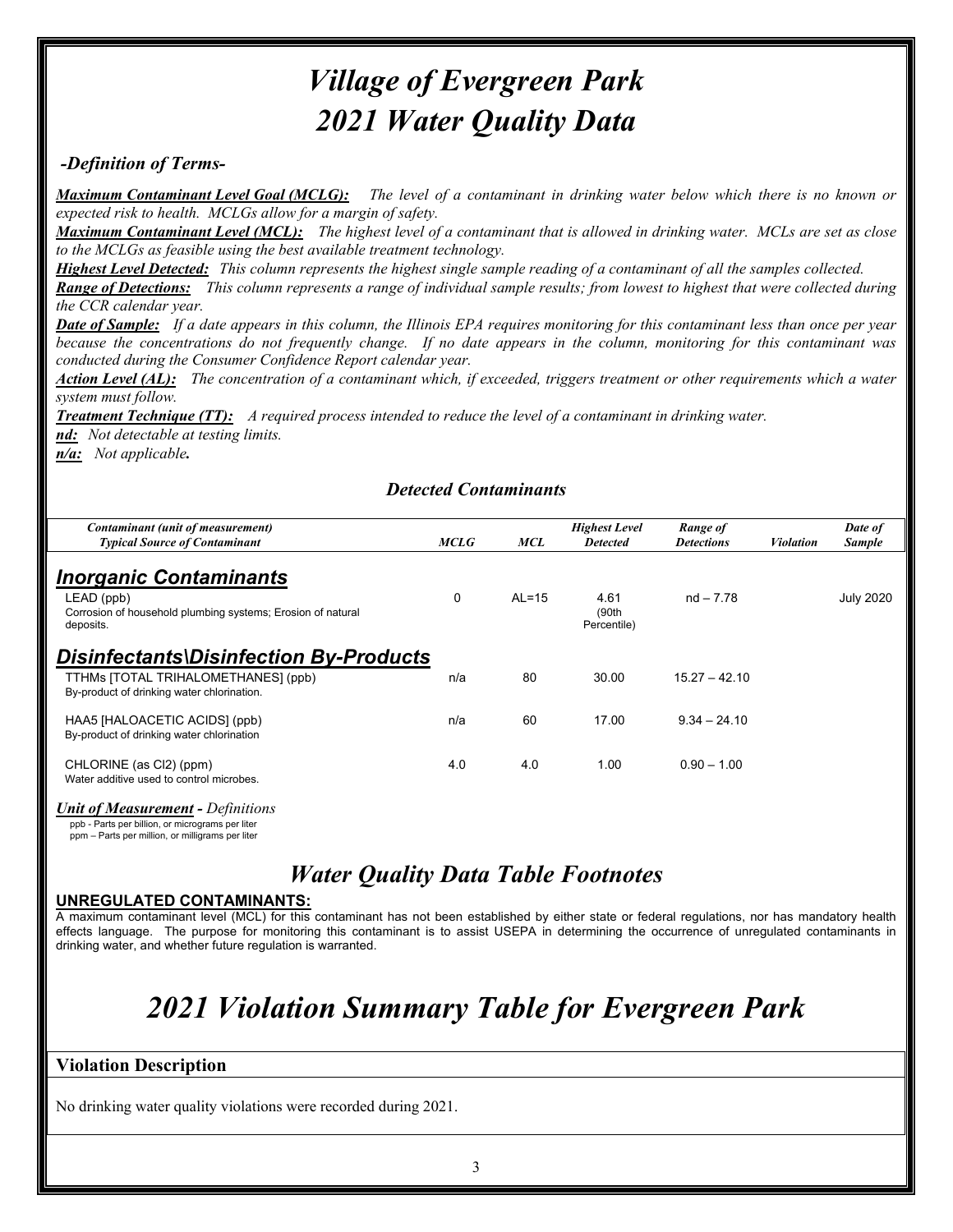# *City of Chicago 2021 Water Quality Data*

### *-Definition of Terms-*

*Maximum Contaminant Level Goal (MCLG): The level of a contaminant in drinking water below which there is no known or expected risk to health. MCLGs allow for a margin of safety.*

*Maximum Contaminant Level (MCL): The highest level of a contaminant that is allowed in drinking water. MCLs are set as close to the MCLGs as feasible using the best available treatment technology.*

*Highest Level Detected: This column represents the highest single sample reading of a contaminant of all the samples collected.* 

*Range of Detections: This column represents a range of individual sample results; from lowest to highest that were collected during the CCR calendar year.*

*Date of Sample: If a date appears in this column, the Illinois EPA requires monitoring for this contaminant less than once per year because the concentrations do not frequently change. If no date appears in the column, monitoring for this contaminant was conducted during the Consumer Confidence Report calendar year.*

*Treatment Technique (TT): A required process intended to reduce the level of a contaminant in drinking water. nd: Not detectable at testing limits. n/a: Not applicable* 

| <b>Detected Contaminants</b>                                                                                                                                            |                |                           |                                         |                               |                  |                          |  |  |  |  |  |
|-------------------------------------------------------------------------------------------------------------------------------------------------------------------------|----------------|---------------------------|-----------------------------------------|-------------------------------|------------------|--------------------------|--|--|--|--|--|
| Contaminant (unit of measurement)<br><b>Typical Source of Contaminant</b>                                                                                               | <b>MCLG</b>    | <b>MCL</b>                | <b>Highest Level</b><br><b>Detected</b> | Range of<br><b>Detections</b> | <b>Violation</b> | Date of<br><b>Sample</b> |  |  |  |  |  |
| <b>Turbidity Data</b>                                                                                                                                                   |                |                           |                                         |                               |                  |                          |  |  |  |  |  |
| TURBIDITY (NTU/ Lowest Monthly %<0.3 NTU)<br>Soil runoff. Lowest monthly percent meeting limit.                                                                         | n/a            | TT (Limit 95%<0.3<br>NTU) | 100%<br>(Lowest Monthly %)              | $100\% - 100.0\%$             |                  |                          |  |  |  |  |  |
| <b>TURBIDITY (NTU/Highest Single Measurement)</b><br>Soil runoff.                                                                                                       | n/a            | TT (Limit 1 NTU)          | 0.20                                    | n/a                           |                  |                          |  |  |  |  |  |
| Inorganic Contaminants                                                                                                                                                  |                |                           |                                         |                               |                  |                          |  |  |  |  |  |
| BARIUM (ppm)<br>Discharge of drilling wastes; Discharge from metal refineries;<br>Erosion of natural deposits.                                                          | 2              | 2                         | 0.0203                                  | $0.0200 - 0.0203$             |                  |                          |  |  |  |  |  |
| NITRATE (AS NITROGEN) (ppm)<br>Runoff from fertilizer use; Leaching from septic tanks,<br>sewage; Erosion of natural deposits.                                          | 10             | 10                        | 0.28                                    | $0.28 - 0.28$                 |                  |                          |  |  |  |  |  |
| TOTAL NITRATE & NITRITE (AS NITROGEN) (ppm)<br>Runoff from fertilizer use; Leaching from septic tanks,<br>sewage; Erosion of natural deposits.                          | 10             | 10                        | 0.28                                    | $0.28 - 0.28$                 |                  |                          |  |  |  |  |  |
| <b>Total Organic Carbon</b>                                                                                                                                             |                |                           |                                         |                               |                  |                          |  |  |  |  |  |
| TOC [TOTAL ORGANIC CARBON]<br>The percentage of Total Organic Carbon (TOC) removal was measured each month and the system met all TOC removal requirements set by IEPA. |                |                           |                                         |                               |                  |                          |  |  |  |  |  |
| <b>Unregulated Contaminants</b>                                                                                                                                         |                |                           |                                         |                               |                  |                          |  |  |  |  |  |
| SULFATE (ppm)<br>Erosion of naturally occurring deposits.                                                                                                               | n/a            | n/a                       | 27.4                                    | $26.9 - 27.4$                 |                  |                          |  |  |  |  |  |
| SODIUM (ppm)<br>Erosion of naturally occurring deposits; Used as water<br>Softener                                                                                      | n/a            | n/a                       | 9.99                                    | $9.79 - 9.99$                 |                  |                          |  |  |  |  |  |
| <b>State Regulated Contaminants</b>                                                                                                                                     |                |                           |                                         |                               |                  |                          |  |  |  |  |  |
| FLUORIDE (ppm)<br>Water additive which promotes strong teeth.                                                                                                           | $\overline{4}$ | 4                         | 0.77                                    | $0.65 - 0.77$                 |                  |                          |  |  |  |  |  |
| <b>Radioactive Contaminants</b>                                                                                                                                         |                |                           |                                         |                               |                  |                          |  |  |  |  |  |
| COMBINED RADIUM (226/228) (pCi/L)<br>Decay of natural and man-made deposits.                                                                                            | 0              | 5                         | 0.95                                    | $0.83 - 0.95$                 |                  | 2/04/2020                |  |  |  |  |  |
| GROSS ALPHA excluding radon and uranium. (pCi/L)<br>Decay of natural and man-made deposits.                                                                             | $\mathbf 0$    | 15                        | 3.1                                     | $2.8 - 3.1$                   |                  | 2/04/2020                |  |  |  |  |  |

### *Continued On Next Page*

4